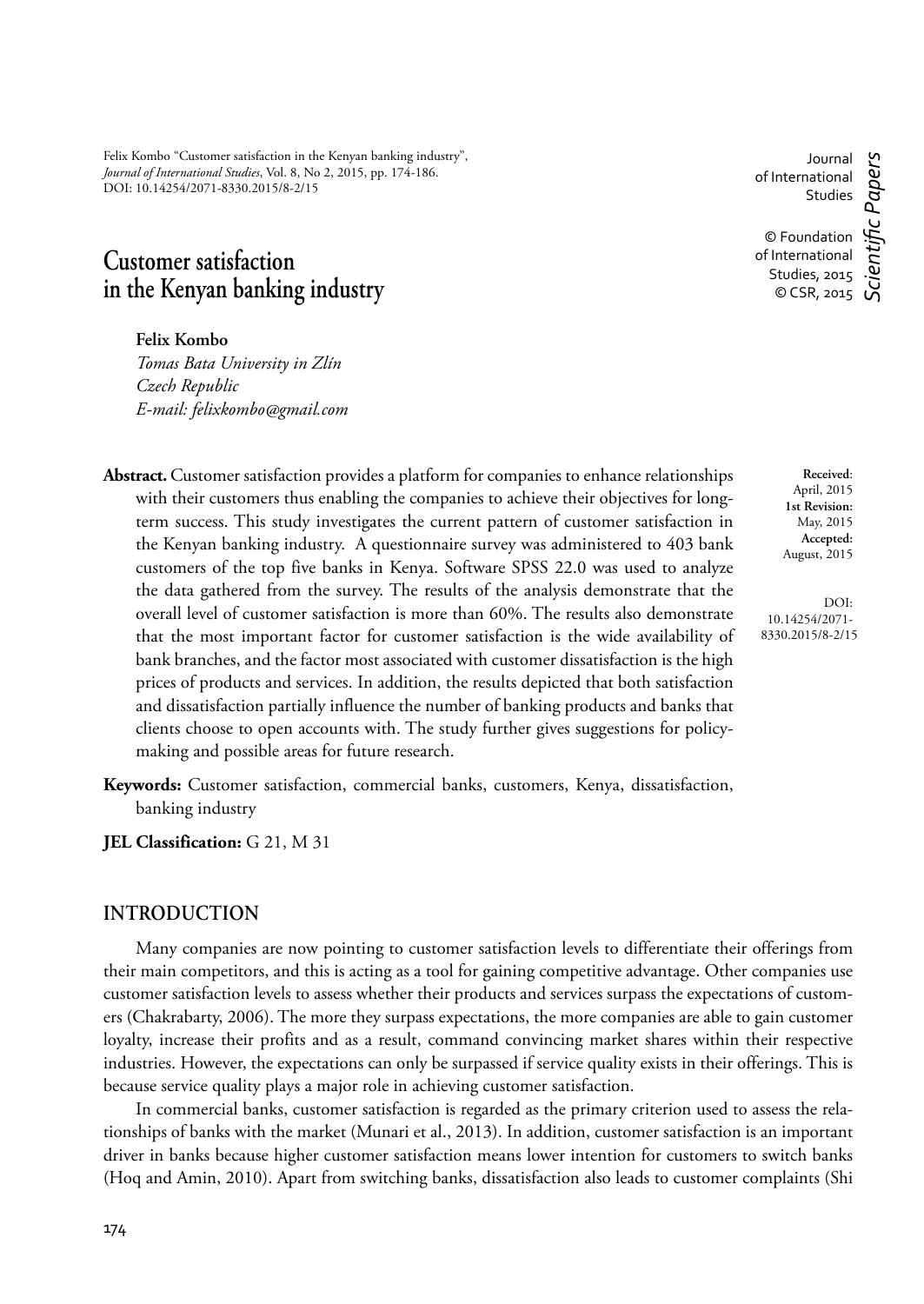and Zhao, 2007). According to Abubakar et al. (2014), negative words-of-mouth is another negative effect of dissatisfaction. Therefore, it is important for commercial banks to ensure maximum customer satisfaction.

This article is structured as follows. Section 1 contains a literature review about customer satisfaction. Then after the objective is stated, the method of data collection, sampling frame, data analysis and intended hypotheses are discussed. This is followed by a presentation of the research results. Next, in the discussion section, we compare the results of our own studies with other researches in the field of customer satisfaction. Finally, the conclusion and future research objectives are provided.

### **1. LITERATURE REVIEW**

Customer satisfaction refers to a person's satisfaction with a product, a service, or a supplier (Terpstra et al., 2014). The authors also state that customer satisfaction in banks refers to the valenced state of mind, concerning the bank, and evoked by the customer's experiences with the bank throughout time. They further state that customer satisfaction in the banking sector can be characterized within three contexts. First, the consumption of products and services from a bank is an ongoing process, which results from accumulation of encounters with the banks over time leading to customer satisfaction. This is known as a summary satisfaction. Second, customer satisfaction is a manifest of feelings about a bank, for instance through cognition on evaluation of whether a bank is doing well. Third, assumes that satisfaction and dissatisfaction is one-dimensional and ranges from a very dissatisfied to a very satisfied.

A positive relationship exists between customer satisfaction and financial performance (Kanning and Bergmann, 2009). Anderson et al. (1994) mention that customer satisfaction is distinguished in two ways: transaction-specific and cumulative. They describe transaction-specific perspective as a post-choice evaluative judgment of a specific purchase occasion while cumulative refers to the overall evaluation of a good or service after purchase. Kanning and Bergmann (2009) on the other hand distinguish customer satisfaction differently using the confirmation/disconfirmation paradigm model. According to the authors, satisfaction or dissatisfaction is determined by the difference between the customers' expectations (E) of a particular product or service and their perceptions of the actual performance (P) of this product or service. The authors further note that, when customers' expectations are fulfilled, the result is satisfaction and if not, dissatisfaction occurs. Satisfied customers are regarded as best ambassadors and salesmen and women for commercial banks since they bring in 100 new customers (Gupta and Dev, 2012). Satisfied customers are also able to positively communicate their experiences with potential customers (Narteh and Kuada, 2014). In addition, attracting new customers is usually more costly and this creates the necessity to satisfy customer so as to retain them (Kaura, 2013).On the other hand, dissatisfied customers can influence 1,000 customers to have a negative feeling about businesses (Gupta and Dev, 2012).

Arbore and Busacca (2009) mention quality of the core services and quality of the relationships as the main dimensions affecting customer satisfaction in banks. According to the authors, quality of core services include reliability, security, functionality, accuracy, and speed while quality of relationships include responsiveness, competences, assurance, trust, friendliness, courtesy, availability, commitment, flexibility, and communication. In addition, satisfaction is key in enabling banks to assess their relationships with customers (Mandal and Bhattacharya, 2013; Munari et al., 2013). These relationships are important sources for improved performance in the banking sector because they help to reduce costs, increase quality, improve products and services, bring in useful knowledge that assist in product innovation and create long-term customer loyalty (Gritti and Foss, 2010).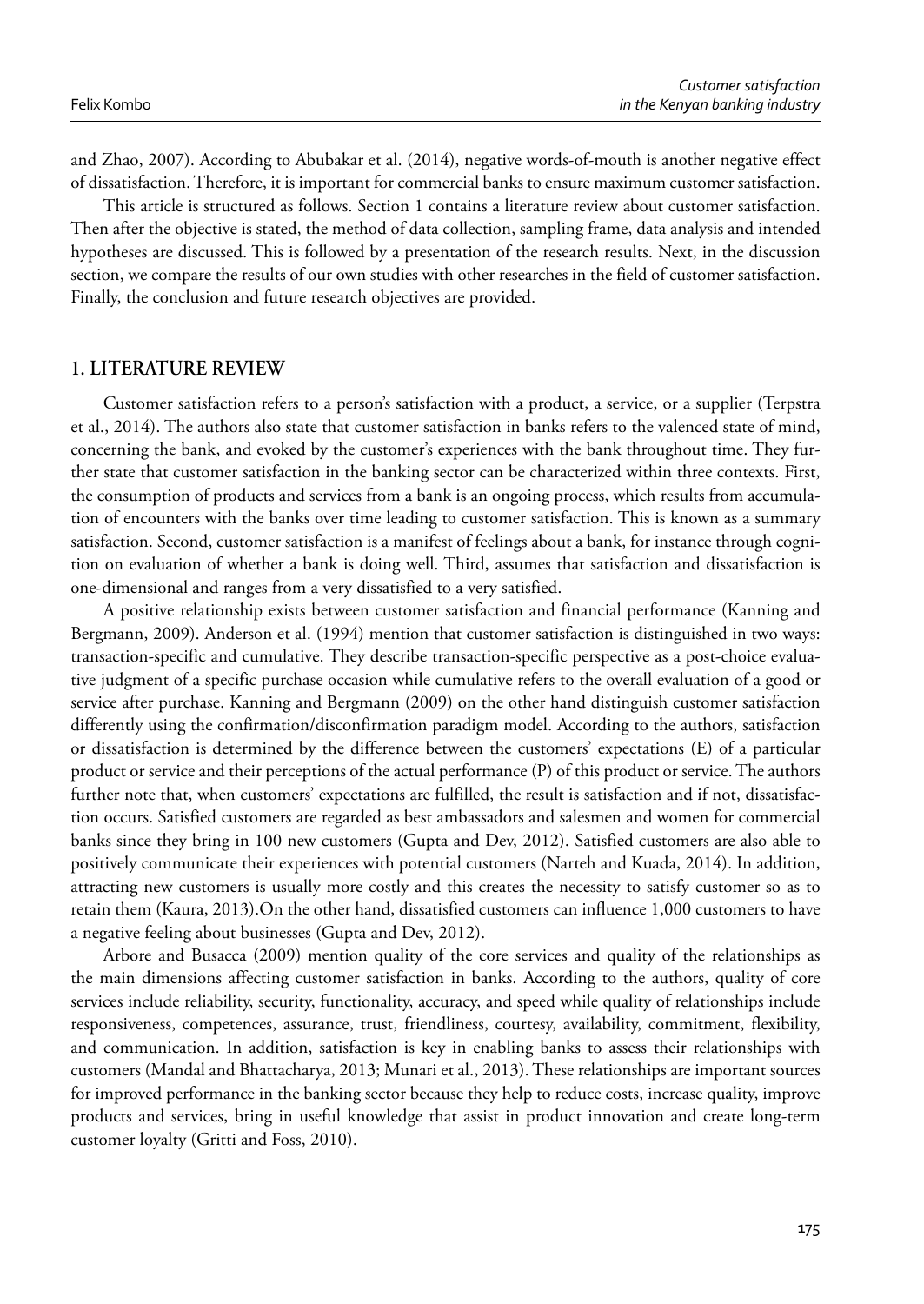Service quality is an important element of customer satisfaction (Chakrabarty, 2006). In today's world, delivering quality services to clients is essential since it creates room for success and survival in the competitive banking environment (Mandal and Bhattacharya, 2013). Relations with the constructs of quality and customer loyalty define the construct of customer satisfaction (Terpstra et al., 2014). It is further stated that many banking customers associate quality with zero defects and first-time right deliveries making it an antecedent of customer satisfaction. Delivering high quality services enables companies to respond to competition, which in turn enables customer satisfaction and this makes customer satisfaction a stronger predictor for customer retention (Anand and Selvaraj, 2013). According to Wruuck (2013), price is another element of customer satisfaction because price satisfaction enables actualization of customers' expectations. Other elements of customer satisfaction are situational factors, future intentions, complaint handling and services features (Molina et al., 2007). Overall satisfaction of bank customers is significantly determined by the bank employees approach to financial needs of clients. (Belás, Demjan, 2014) Customer satisfaction in a commercial bank in addition to exact economic parameters is significantly formed by feelings that these customers have while communicating with the bank. (Belás, Holec, Demjan, and Chochoľáková, 2014)

Age, gender, level of income, education, and experience with bank services are the moderators of customer satisfaction in a wide range of service industries (Narteh and Kuada, 2014). It is further stated that age, gender, education and income levels are key moderators that are associated with services of banks and satisfaction in the banking sector. For instance, Omar (2008) did a research on determinants of retail bank choice in Nigeria with respect to gender. The results showed that there are some differences in choice factors used by male and female customers in selecting a retail banks for patronage. For example, men are riskloving than women. Tesfom and Birch (2011) state that young and older bank customers differ significantly in their satisfaction levels. For instance, younger customers are more likely to easily change their banks, but for banks to retain them, they need to offer more meaningful incentives to younger customers than older customers. On educational level, a research by Meyer et al., (2006) for Deutsche Bank on online banking found that individuals with higher formal education are more satisfied with the use of internet and are therefore, likely to do financial transactions online. According to Narteh and Kuada (2014), wealthier customers have higher expectations and better service options than lower-income customers. They further give example of Ghana banking industry, whereby income is used as a market segmentation variable.

Customer satisfaction is taken as a yardstick for measuring the quality of service and providing excellent customer service that decides the effectiveness of service delivery process (Amudha et al., 2012). Liberati and Mariani (2012) further point out that measuring customer satisfaction offers immediate, meaningful and objective feedback on client preferences and expectations. According to Arbore and Busacca (2009) critical consumer behaviors, such as cross-buying of financial services, positive word-of-mouth, willingness to pay premium-price, and tendency to see one's bank as a relationship bank as key in measuring customer satisfaction. Chakrabarty (2006), mention speed of services at branches, ATMs availability and reliability, bank charges, responsiveness to enquiries, opening hours and privacy as the other factors that can be used to measure customer satisfaction.

Fram and McCarthy (2011) on their research on how to retain customer satisfaction in turbulent times, state that success in maintaining satisfaction levels involves undertaking customer-focused corrective actions which include; more frequent customer meetings, improved electronic or print mail communications and the provision of more friendly financial information. The authors also state that bank managers should continue to focus on the basics of customer focus, use of existing and emergent technology to provide customer friendly support, and constantly review and update their financial value proposition offered to customers in order to maintain customer satisfaction during turbulent times.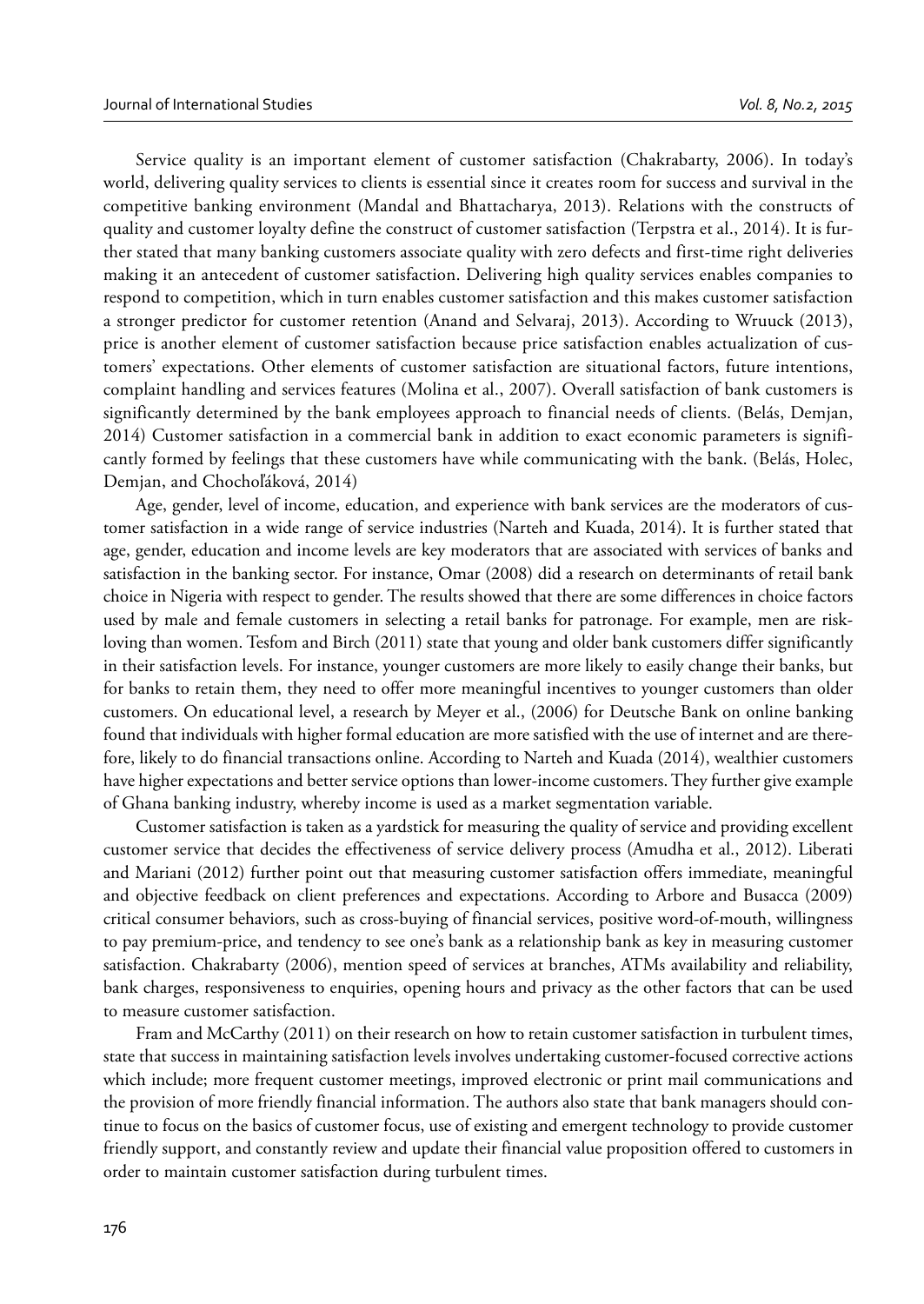

Figure 1 below depicts the process of building customer satisfaction and its benefits to companies.



## **2. AIM, DATA AND METHODS**

The aim of this article is to define and quantify the overall satisfaction of bank customers, the most important factors of satisfaction and dissatisfaction of bank customers in Kenya.

A questionnaire survey has been used as the method of data collection. This is because questionnaire is a well-established tool within social science research that enables acquiring information on participant social characteristics, present and past behavior, standards of behavior or attitudes and their beliefs and reasons for action with respect to the topic under investigation (Bulmer, 2004). The research was conducted between October and November 2014. A total of 403 respondents were questioned. The sample size consisted of 43% men and 57% women. In the age structure, 81% were under 30 years, 18% between 30-50 years and 1% above 50 years. The level of education was as follows: 1% with primary education, 10% secondary education and 89% university education.

The following hypotheses have been set for this research.

- HI: The overall level of customer satisfaction in the Kenyan banking industry is less than 60%.
- H2: Availability of branches is the most important factor of satisfaction for bank customers in Kenya. This factor is preferred more by people with higher education
- H3: High prices of products and services are the most important factors of dissatisfaction for bank customers in Kenya. The factor is supported by more than 50% of the respondents in all social groups.
- H4: Both satisfaction and dissatisfaction influence number of bank products and number of banks customers choose to open accounts with.

The above hypotheses will be verified using Pearson's chi-square test, with a significance level of 0.05 as shown below.

$$
x^2 = \sum_{i=1}^r \sum_{j=1}^s \frac{(nij - n^-ij)^2}{n^-ij},\tag{1}
$$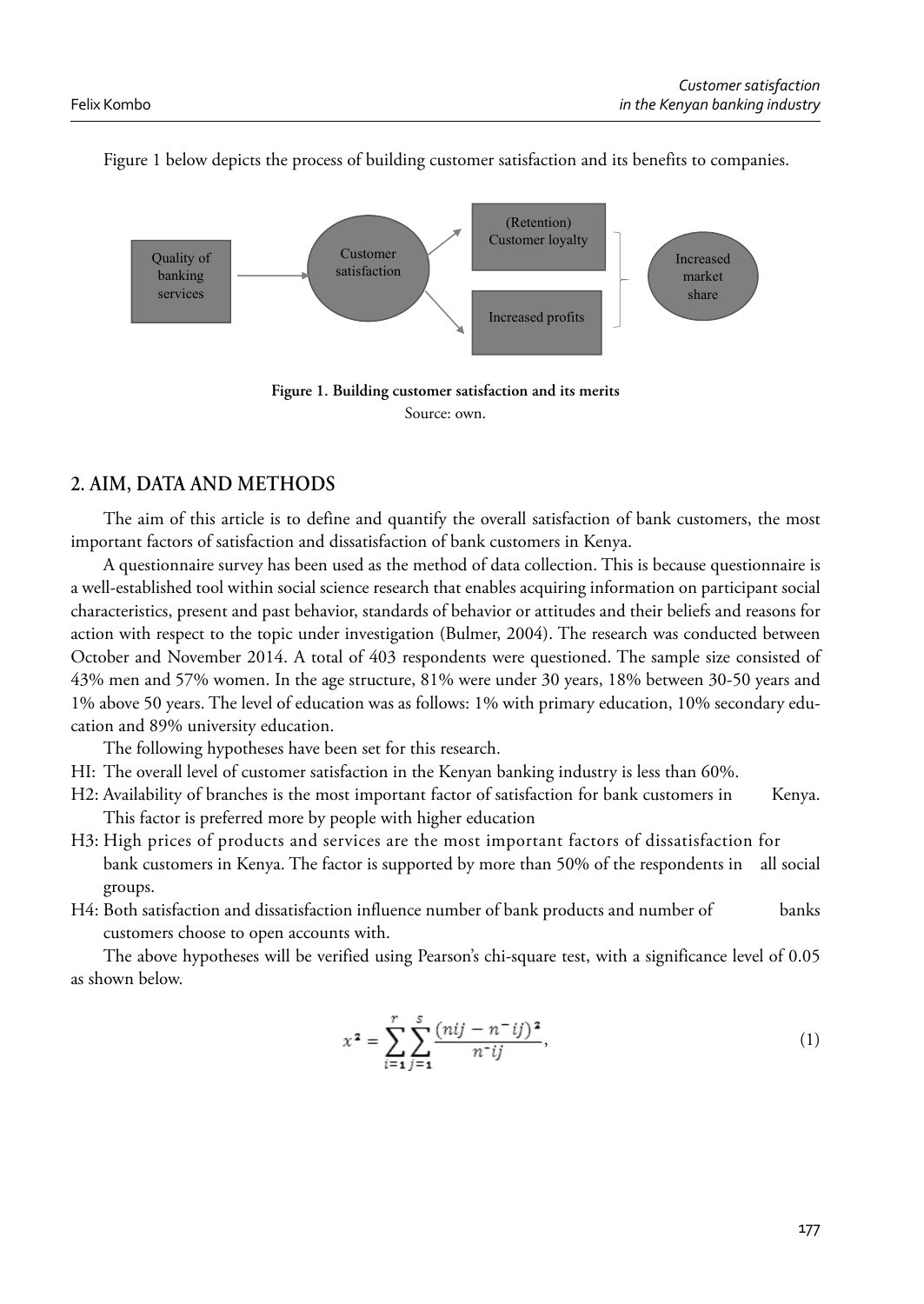### **3. RESULTS**

Figure 2 below shows the overall satisfaction level in the Kenyan banking industry. Table 1 further shows the overall satisfaction according to gender, age and level of education.



**Figure 2. Overall level of customer satisfaction in Kenya** Source: own.

Based on the research, the overall level of customer satisfaction in Kenya is 64%. This not confirmed by the hypothesis No. 1.

#### **Table 1**

|                                                                       | Gender |       | Age               |                    |                    | <b>Education</b> level |                               |
|-----------------------------------------------------------------------|--------|-------|-------------------|--------------------|--------------------|------------------------|-------------------------------|
| Are you satisfied with your bank's<br>products and services provided? | Men    | Women | Under 30<br>years | $30 - 50$<br>years | Over $50$<br>years | Univer-<br>sity        | Primary<br>and sec-<br>ondary |
| Yes in $%$                                                            | 58,70  | 67,50 | 64,40             | 63,90              | 20,00              | 63,70                  | 64,10                         |
| No in $%$                                                             | 39,00  | 28,10 | 31,90             | 33,30              | 80,00              | 32,70                  | 35,90                         |
| Don't know in $\%$                                                    | 2,30   | 4,30  | 3.70              | 2,80               | 0.00               | 3,60                   | 0.00                          |
| Critical values of $\gamma$ 2                                         | 5,990  |       | 9,488             |                    |                    | 5,990                  |                               |
| Calculated values of $\gamma$ 2                                       | 5,860  |       | 5,325             |                    |                    | 4,988                  |                               |

Overall satisfaction according to gender, age and educational level

Note: Secondary education has been used to also refer to respondents of primary education due to minimum number of responses

#### Source: own source.

More women are satisfied than men while those with primary and secondary education are more satisfied than other members from the social group of education.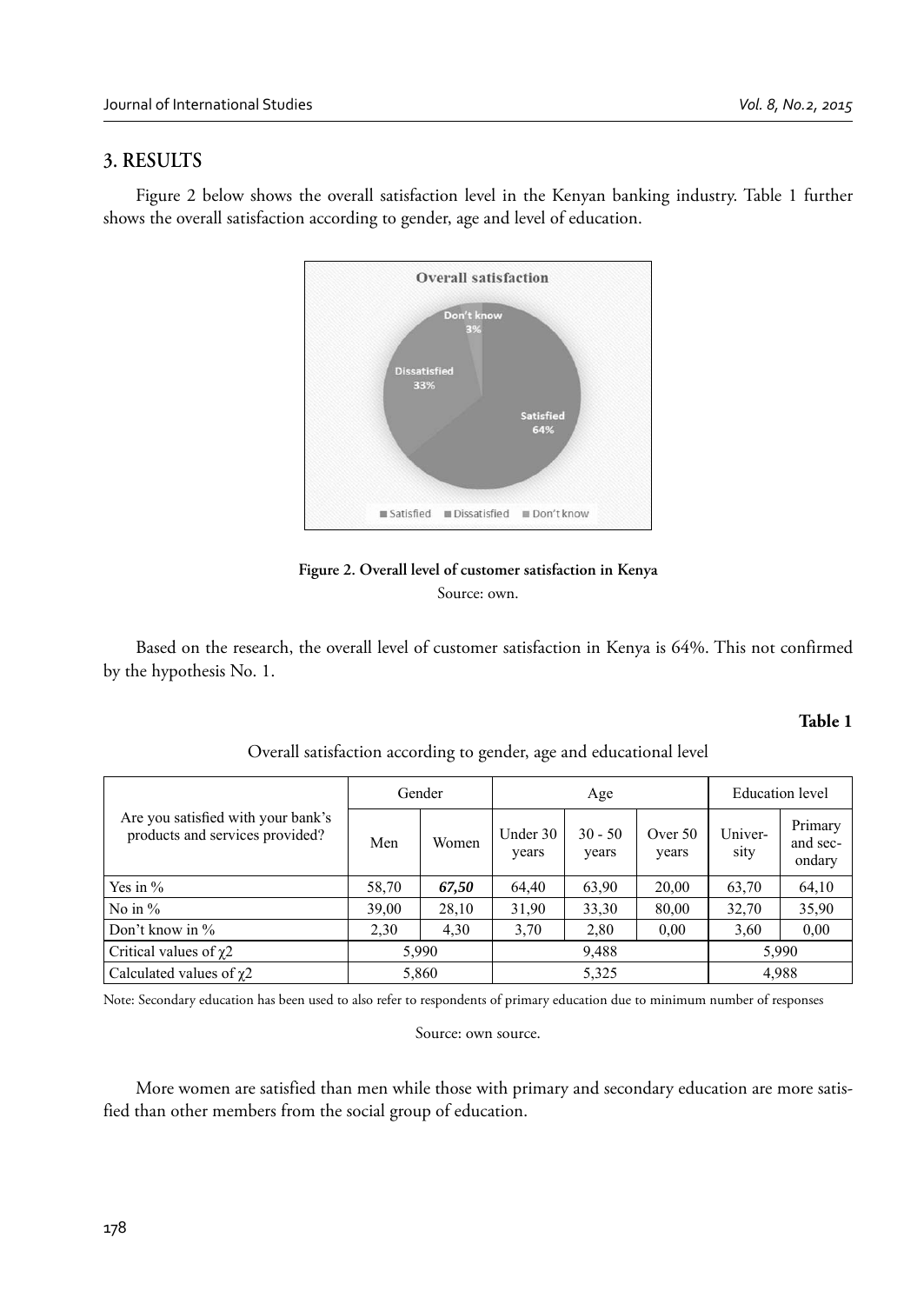#### Table 2

| What satisfies you most in<br>your bank? (you can list up<br>to three reasons) |               | In total | Gender            |       | Age                               |                    |                  | <b>Education</b> level |                             |
|--------------------------------------------------------------------------------|---------------|----------|-------------------|-------|-----------------------------------|--------------------|------------------|------------------------|-----------------------------|
|                                                                                |               |          | $\chi$ 2=3,84000* |       | $\gamma$ 2=5,99000*               |                    |                  | $\chi$ 2=3,84000*      |                             |
|                                                                                |               |          | Men               | Women | $\mathfrak{S}0$<br>Under<br>years | $30 - 50$<br>years | Over 50<br>years | University             | secondary<br>Primary<br>and |
| Quick services at<br>branches                                                  | $\frac{0}{0}$ | 27,79    | 27,33             | 28,14 | 26,38                             | 34,11              | 0,00             | 25,70                  | 44,44                       |
|                                                                                | χ2            |          | 0,032             |       | 4,741                             |                    |                  | 6,998                  |                             |
| Quality of products<br>and services                                            | $\frac{0}{0}$ | 23,57    | 22,09             | 24,68 | 23,31                             | 25,00              | 20,00            | 23,74                  | 22,22                       |
|                                                                                | $\chi$ 2      |          | 0,366             |       | 0,127                             |                    |                  | 0,052                  |                             |
| Availability of<br>branches                                                    | $\frac{0}{0}$ | 57,82    | 58,72             | 57,14 | 59,20                             | 51,39              | 60,00            | 58,38                  | 53,33                       |
|                                                                                | $\chi$ 2      |          | 0,101             |       | 1,488                             |                    |                  | 0,419                  |                             |
| E-banking presence                                                             | $\frac{0}{0}$ | 45,41    | 48,84             | 42,86 | 43,87                             | 55,56              | 0,00             | 46,64                  | 35,56                       |
|                                                                                | $\chi$ 2      |          | 1,424             |       | 7,465                             |                    |                  | 1,980                  |                             |
| Friendly services at<br>branches                                               | $\frac{0}{0}$ | 35,48    | 37,79             | 33,77 | 34,97                             | 34,72              | 80,00            | 33,80                  | 48,89                       |
|                                                                                | χ2            |          | 0,698             |       | 4,405                             |                    | 3,973            |                        |                             |
| Developed network<br>of ATMs                                                   | $\frac{0}{0}$ | 43,67    | 43,60             | 43,72 | 42,33                             | 47,22              | 80,00            | 44,97                  | 33,33                       |
|                                                                                | χ2            |          | 0,0001            |       | 3,302                             |                    |                  | 2,199                  |                             |

Factors behind satisfaction of bank customers in Kenya

Note: critical values of χ2

Source: own source.

Table 2 has confirmed the hypothesis No. 2 that availability of branches is the most important factor of satisfaction in Kenyan banks and it is preferred more by people with higher education.

This is also the most important factor for age groups under 30 years and over 50 years. In addition, it is preferred by people with university education. E-banking presence (45%) is the second most important factor of satisfaction while quality of products and services (24%) is the least important factor of satisfaction. Respondents with primary and secondary education statistically preferred quick services at branches than those with university education.

Table 3 has confirmed the hypothesis No. 3 that high prices of products and services is the most important factor of dissatisfaction for Kenyans. The table further confirms that more than 50% of the respondents in all social groups chose the factor.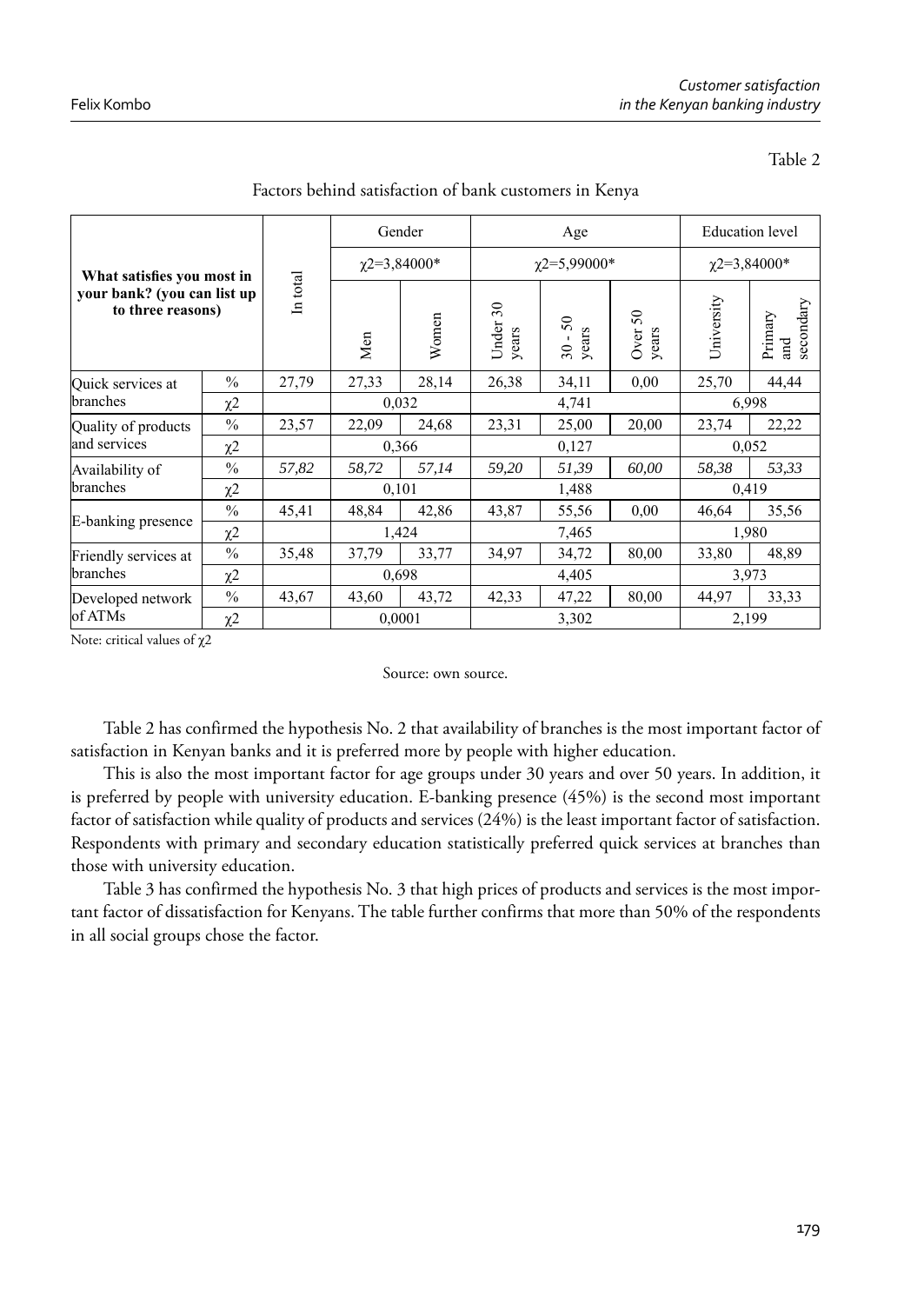| v<br>۰, |  |
|---------|--|
|---------|--|

|                                                  |                     |          | Gender              |       | Age                        |                   |                         | <b>Education</b> level                    |       |
|--------------------------------------------------|---------------------|----------|---------------------|-------|----------------------------|-------------------|-------------------------|-------------------------------------------|-------|
| What dissatisfies you most in                    |                     |          | $\gamma$ 2=3,84000* |       | $\gamma$ 2=5,99000*        |                   |                         | $\chi$ 2=3,84000*                         |       |
| your bank? (you can list up to<br>three reasons) |                     | In total | Men                 | Women | $\approx$<br>Under<br>yrs. | 50<br>years<br>30 | $50\,$<br>Over<br>years | University<br>secondary<br>Primary<br>and |       |
| Slow services at                                 | $\frac{0}{0}$       | 52,61    | 52,91               | 52,38 | 53,37                      | 51,39             | 20,00                   | 53,91                                     | 42,22 |
| branches                                         | $\chi$ 2            |          | 0,011               |       | 2,252                      |                   |                         | 2,190                                     |       |
| High prices of prod-<br>lucts and services       | $\frac{0}{0}$       | 55,09    | 59,88               | 51,52 | 55,52                      | 51,39             | 80,00                   | 55,59                                     | 51,11 |
|                                                  | $\chi$ 2            |          | 2,791               |       | 1,677                      |                   |                         | 0,324                                     |       |
|                                                  | $\frac{0}{0}$       | 17,37    | 18,02               | 16,88 | 18,40                      | 13,89             | 0.00                    | 18,72                                     | 6,67  |
| Impersonal approach                              | $\chi$ 2            |          | 0,089               |       | 1,902                      |                   |                         | 4,043                                     |       |
| Poor quality of<br>e-banking presence            | $\frac{0}{0}$       | 34,00    | 31,98               | 35,50 | 32,82                      | 37,50             | 60,00                   | 32,12                                     | 48,89 |
|                                                  | $\chi$ <sup>2</sup> |          | 0,545               |       | 2,101                      |                   |                         | 5,008                                     |       |
| Poor accessibility of<br>branches                | $\frac{0}{0}$       | 15,14    | 13,37               | 16,45 | 14,42                      | 19,44             | 0.00                    | 13,97                                     | 24,44 |
|                                                  | χ2                  |          | 0,727               |       | 2,063                      |                   | 3,417                   |                                           |       |
| Low acceptance of<br>my needs                    | $\frac{0}{0}$       | 42,43    | 45,93               | 39,83 | 44,17                      | 36,11             | 20,00                   | 44,13                                     | 28,89 |
|                                                  | $\chi$ <sup>2</sup> |          | 1,504               |       | 2,612                      |                   |                         | 3,803                                     |       |

Factors behind dissatisfaction of bank customers in Kenya

Note: critical values of χ2

#### Source: own source.

In the figure 3 there is graphically shown the number of banking products that is used by the satisfied and dissatisfied customers of the banks in Kenya.



Note:  $χ$ 2 = 2,330  $χ$ 2 = 7,820\*, whereby\* is critical value for 3 degrees of freedom. Respondents who had no idea if they are either satisfied or dissatisfied are not included in this group.

## **Figure 3. Number of banking products used by satisfied and dissatisfied customers in Kenya**

Source: own source.

In the picture 4 there is shown a use of banks by the satisfied and dissatisfied bank customers in Kenya.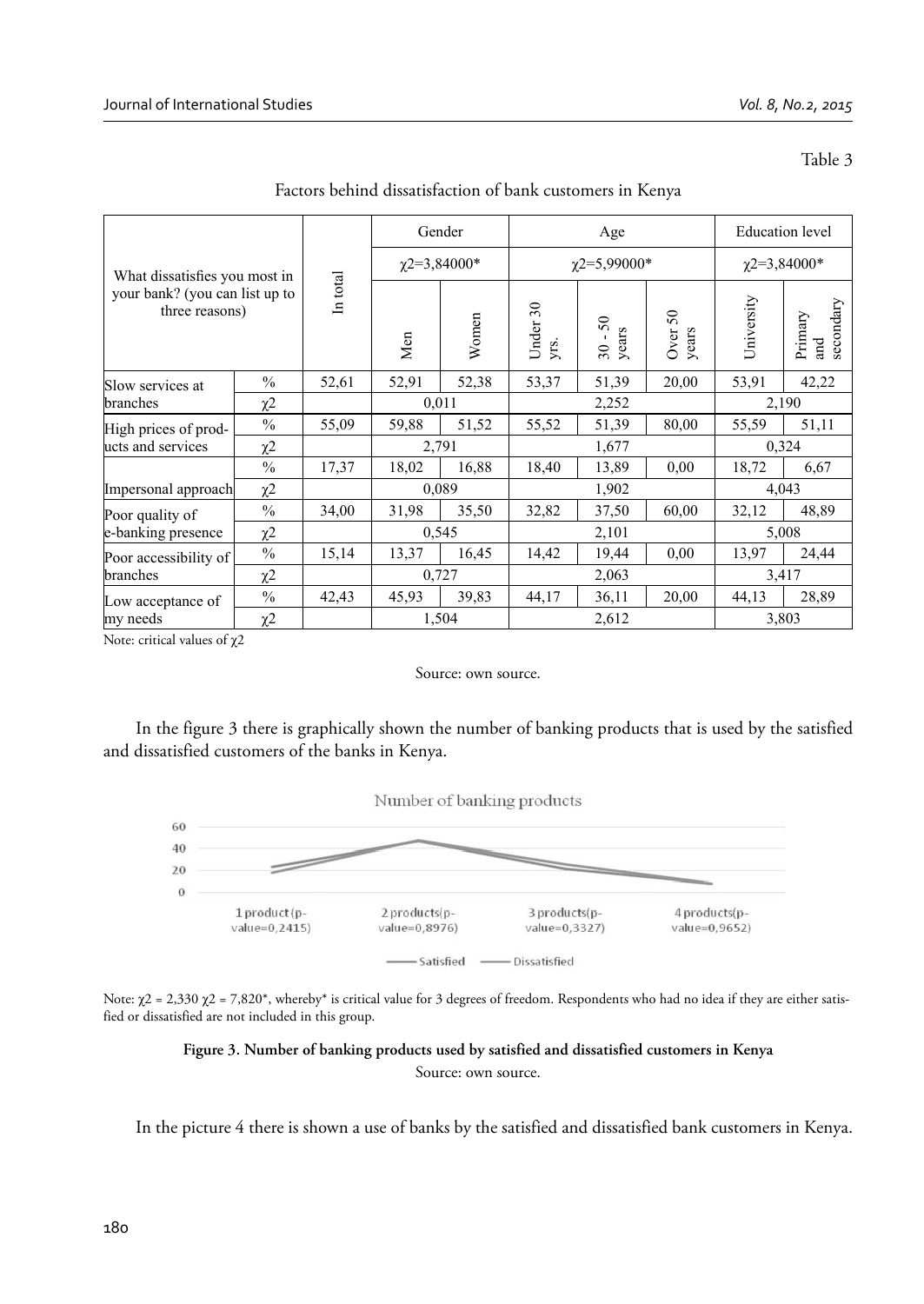

Note:  $χ$ 2 = 9,490,  $χ$ 2 = 5,991<sup>\*</sup>, whereby <sup>\*</sup>is critical value for 2 degrees of freedom



Satisfied and dissatisfied Kenyan customers statistically use one bank. Based on figures 5 and 6, the hypothesis No. 4 stating that satisfaction and dissatisfaction influence number of bank products and number of banks customers choose to open accounts with has been partially confirmed.

### **4. DISCUSSION**

The research result shows that the overall level of customer satisfaction in Kenya is 64%. The result is inconsistent with previous research work. For instance, KPMG (2013) found that the overall level of customer satisfaction in Kenya is above 70%. This research further found out that women and people with primary and secondary education are more satisfied than men and people with university education respectively.

Belás, Cipovová, and Demjan (2014) examine the satisfaction of banks' customers in the Czech Republic and Slovakia with the services of commercial banks. According to their findings, the overall satisfaction rating in the Czech Republic was 62% and in Slovakia it was 61%. The satisfaction of Czech and Slovak banking clients is not dependent on gender, age and educational attainment.

Availability of branches (58%) is the most important factor of satisfaction for bank customers in Kenya. This result validate finding by KPMG (2013) which mentions that availability of branches is important to Kenyans since most customers prefer banks that are easily accessible and this significantly determines their satisfaction. This research has e-banking presence (45%) as the second most important factor of satisfaction and it is preferred by people with university education. This is consistent with views of Fonseca (2014) and Meyer et al., (2006) who state education as a key determinant of usage of e-banking and therefore, people with the highest level of education are the likely users of e-banking. Furthermore, this research took into account factors such as employee responsiveness, appearance of tangibles, services innovation, positive wordof‐mouth, competence, and reliability as described by Singh and Kaur (2011) to determine factors that are behind customer satisfaction in Kenya.

Bank customers have continually increased their confidence with their service providers. This has brought trust and created genuine loyalty between banks and clients. A report by Ernst & Young (2014) indicates that although half of Kenyans usually encounter negative experiences in transactions in different banks, most of them have confidence with their banks. This is because of the ability of the banks to resolve and explain any issues to them. In addition, the ability to withdraw money through automated teller machines (ATMs) and mobile phones has increased their confidence. Banks have also established customer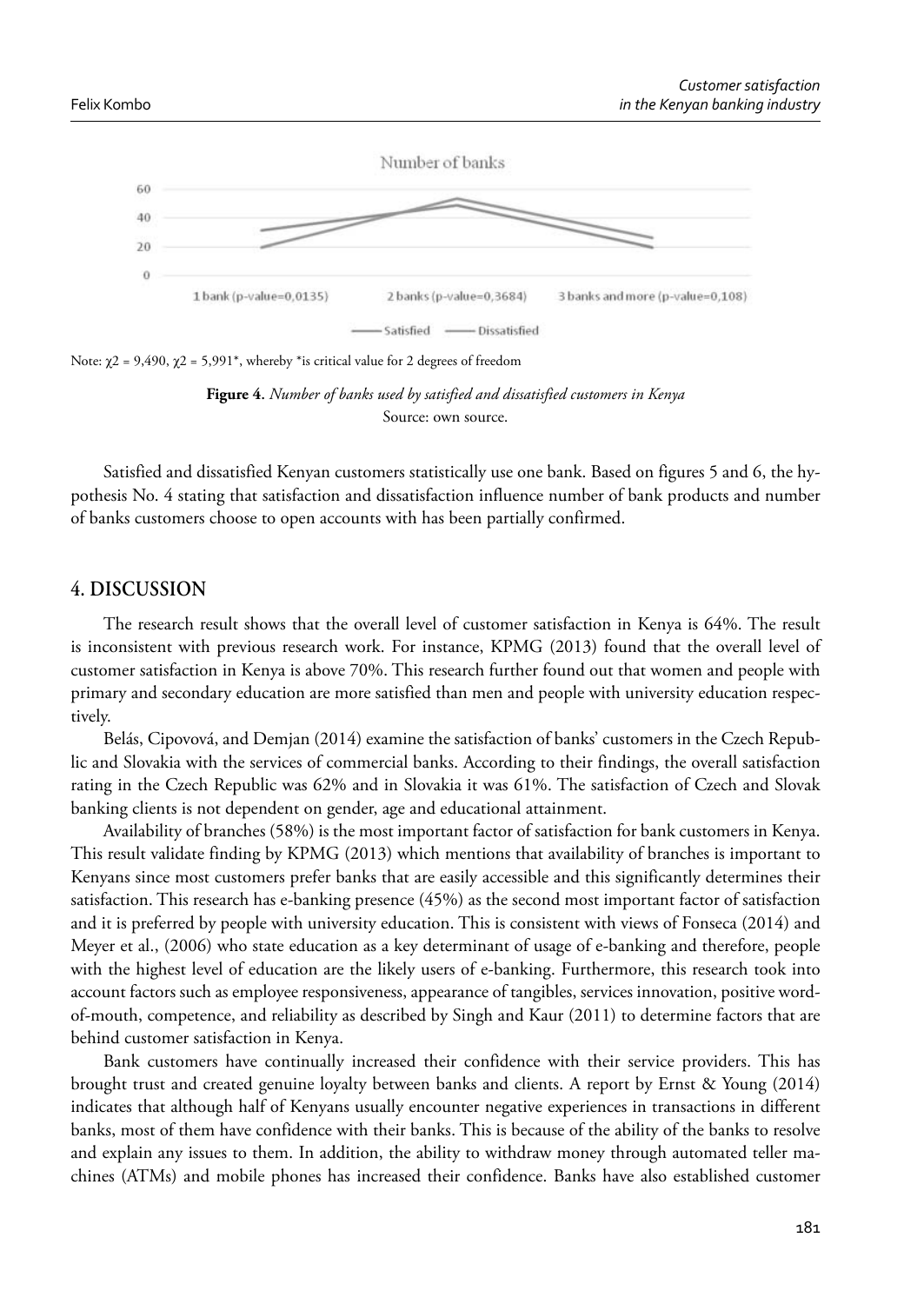care centers that are responsible for handling any positive feedback or complaints from customers. Klynveld Peat Marwick Goerdeler (2013) , popularly known as KPMG conducted a research on customer satisfaction on a sample of 25 000 banking customers across 14 countries in Africa and they mention that the total number of bank accounts in Kenya significantly increased from 2.3 million in 2006 to over 12 million in 2012. However, banks are facing stiff competition from technological innovations, such as on microfinance for the unbanked. One of the most popular innovations is M-Pesa, which has more than 14 million customers (KPMG, 2014). Katwalo and Muhanji (2014) on their research on critical success factors for the "unbanked" customers in Kenya, found that satisfaction is the major critical success factor (CSF) banks can use to tap into unbanked individuals.

Ernst & Young (2014) further state that 62% of Kenyans express strong advocacy for their banks. This is more than other countries such as South Africa (51%) and Nigeria (46%). According to KPMG (2013), the overall level of customer satisfaction in Kenya is above 70%, whereby, availability of branches (99%) is considered as the most important factor for satisfaction while high prices of products and services (70%) is considered as the main factor of dissatisfaction. They further state that respondents chose the above factors because of their regard for easy accessibility of banks and cheaper fees and rates as key in determining their satisfaction and dissatisfaction.

As per KPMG (2013), CFC Stanbic bank is the most customer-focused bank with a score of 76.1%. The rest are as follows: Kenya Commercial (74.4%), Ecobank (74.4%), Cooperative (74.1%), Post (74.0%), Equity (73.8%), Barclays (73.5%), Family (73.1%), National (72.8%) and Standard Chartered (72.4%). It is further stated that 18.2% of customers of the above mentioned banks advocate for reduction in waiting times for processing transactions and requests, and 18.0% want banks to offer more competitive interest rates, fees and charges. Ernst & Young (2014) also state more and better advice, enhanced problem resolution experience and better communications as other key areas for improvement for customers. Research firm Infotrak conducted a survey on customer satisfaction in Kenya, Uganda, Tanzania and Rwanda. Based on a sample of 39 banks from 1 515 customers from Kenya, they found that Diamond Trust, Standard Chartered and Cooperative have the highest customer satisfaction index (CSI) in East Africa. The CSI scores were 74.4%, 73.3% and 73.7% respectively (Infotrak, 2014).

The Figure 5 below shows satisfaction of Kenyan bank customers with customer service factors according to KPMG on a sample of 1 190 respondents.



**Figure 5. Customer service factors** Source: KPMG (2013)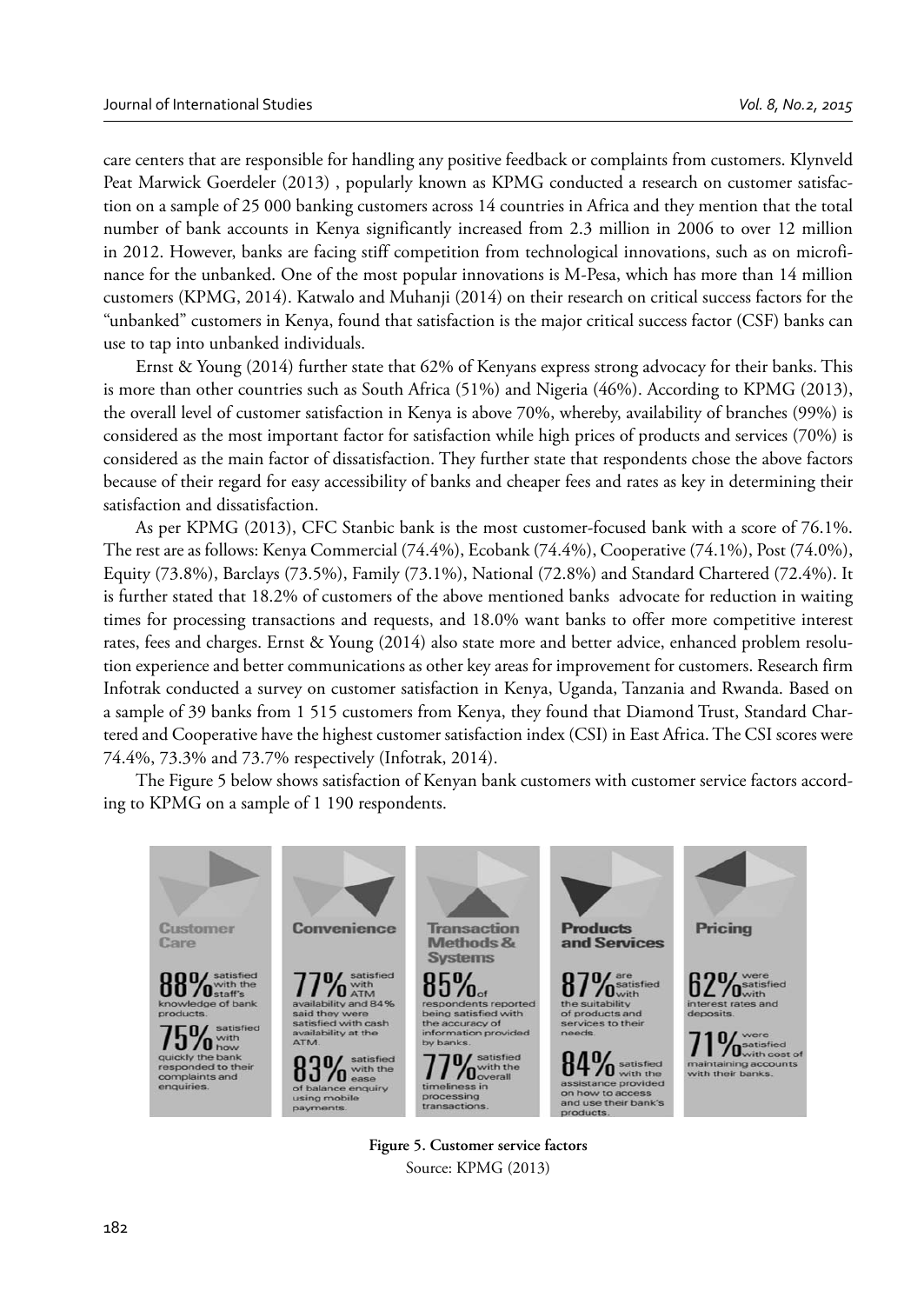Poor quality of services contributes highly to Kenyans changing their banks. The Figure 6 indicates other reasons for changing of banks according to KPMG.



**Figure 6. Top customer reasons for changing banks** Source: KPMG (2013).

According to Chakrabarty (2006), bank charges and interest rates determine the overall satisfaction of customers. Wruuck (2013) mentions that the price plays a central role in the consideration by customers whether to switch banks and this is the main reason of dissatisfaction for most of the customers. In Africa, high prices of products and services (70%) are the main reason of dissatisfaction in commercial banks (KPMG, 2013). These researches confirm these findings. Based on the results, high prices of products and services (55%) are also the main factor of dissatisfaction in Kenya. Slow services at branches (53%) are the second most important factor of dissatisfaction while poor accessibility of branches (15%) is the least important factor of dissatisfaction in Kenya.

Fiordelisi and Molyneux (2007) mention that satisfied consumers most likely tend to remain engaged in positive and encouraging word of mouth. They further state that satisfied customers are likely to use different products and services offered by the same provider. In addition, positive effect of quality and fairness of service charges make customers satisfied and stick to one service provider (Uddin and Akhter, 2012). On the contrary, product failure and poor complaint handling cause dissatisfaction (Osarenkhoe and Komunda, 2013). High prices or high bank charges is another factor that causes dissatisfaction leading to change of bank by customers (Manrai and Manrai, 2007). Based on this research, satisfied and dissatisfied customers in Kenya use the services of 2 banking products whereas both satisfied and dissatisfied Kenyan customers statistically use one bank.

The findings are important to commercial banks that are focused on ensuring customer satisfaction to improve their financial performances and customer loyalty. In addition, the research will enable bank managers in Kenya to further improve on the satisfaction levels and formulate new measures that can curb dissatisfaction of bank customers. Furthermore, due to the limited research on customer satisfaction in the Kenyan commercial banks, this research also adds to the current literature on customer satisfaction in Kenya.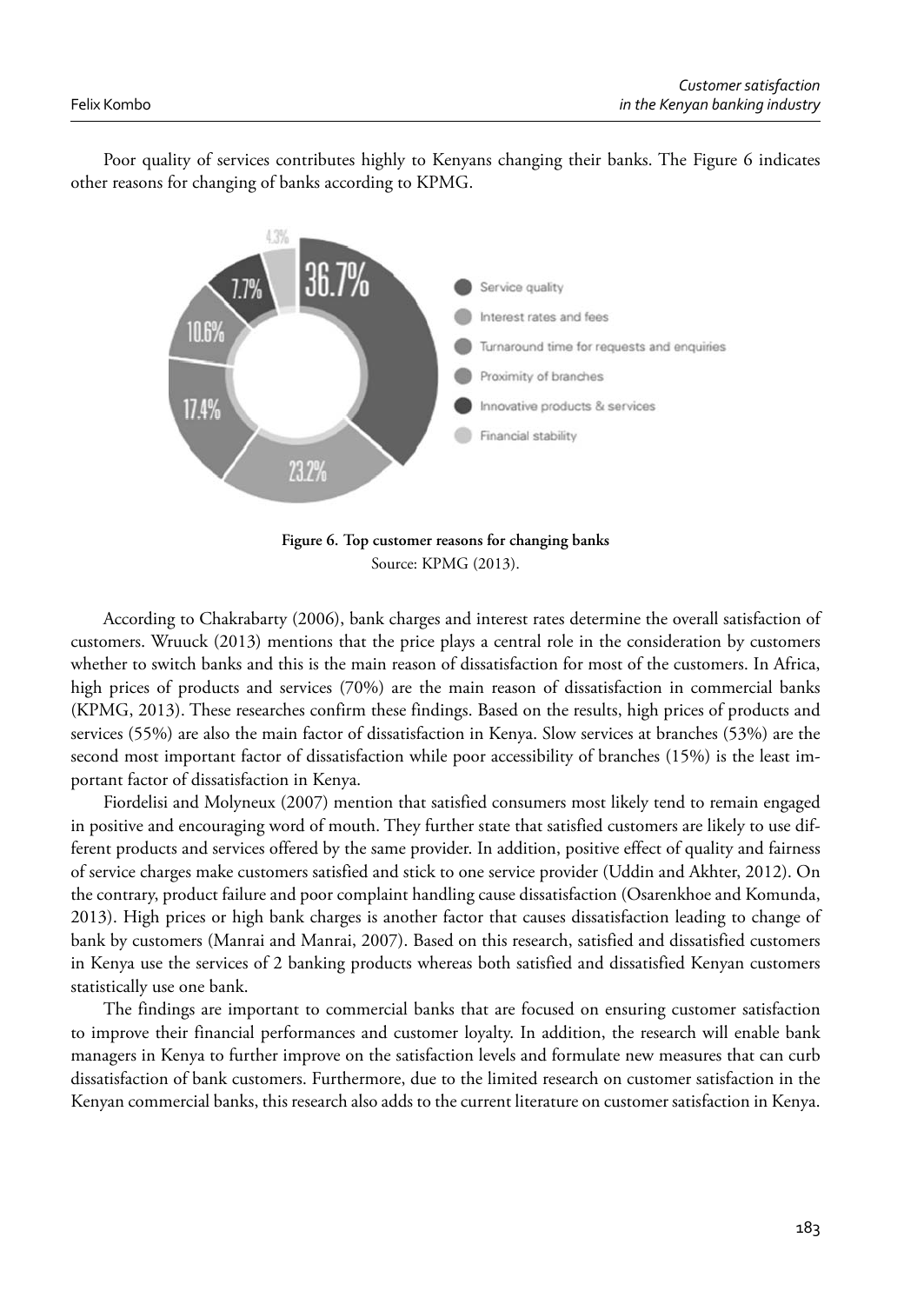#### **CONCLUSION**

This paper investigated the current patterns of customer satisfaction in the Kenyan banking sector. Extensive literature on customer satisfaction has been provided. Questionnaire survey was used as a method of data collection. This is because they enable to understand customer perceptions, particularly emphasizing critical aspects of the relationships and areas of possible improvement (Munari et al., 2013).

Based on the research, the overall level of customer satisfaction in Kenya is 64%. Besides, women are more satisfied than men. It was also observed that people with primary and secondary education are more satisfied than those with university education.

The findings further highlighted that majority of respondents chose availability of branches (58%) as the most important factor of satisfaction. This factor is also important for age groups under 30 years and over 50 years. It is preferred by people with university education. The results further showed that respondents with primary and secondary education statistically preferred quick services at branches than respondents with university education.

It was further observed that high prices of products and services are the most important factor of dissatisfaction in Kenya. This factor was chosen by more than 50% of the respondents in all the social groups.

It was found that satisfied and dissatisfied customers in Kenya use the services of 2 banking products while satisfied and dissatisfied Kenyan customers statistically use only the services of one bank.

According to the research results, the following recommendations are suggested in order to improve levels of satisfaction in the Kenyan banking industry. 1. Identify the needs and transaction trends of customers in all regions. For instance, those in the cities or big towns prefer e-banking presence while those in the remote areas prefer availability of branches. This enables banks to strategize on the best possible way of delivering their services and products. 2. Commercial banks should educate customers on the usage of e-banking since it has proven to be a success in Europe and other continents in the world. Furthermore, advertise on the usage of e-banking as a 24 hour service. The advertisements should be different for each specific social group. For instance, using of the local language or other vernacular languages when advertising to people aged above 50 years. In addition, e-banking features should be enabled to accommodate the local language. 3. Offer additional free services to cater for high prices of products and services.

Future research should focus on the best factor of satisfaction between availability of branches and ebanking in Kenya and how the factor results to customer satisfaction.

#### **ACKNOWLEDGEMENT**

The author is thankful to the Internal Grant Agency of FaME TBU No. IGA/FaME/2015/025: The possibilities of the financial performance growth for commercial banks in the context of the credit risk of SME and the customer satisfaction, for financial support to carry out this research.

#### **REFERENCES**

- Abubakar, M. M., Mokhtar, S. S. M., & Abdullattef, A. O. (2014). The Role of Long-Term Orientation and Service Recovery on the Relationships between Trust, Bonding, Customer Satisfaction and Customer Loyalty: The Case of Nigerian Retail Banks. *Asian Social Science,* Vol. 10, No. 2, pp. 209-220.
- Amudha, R., Surulivel, S. T., & and Vijaya Banu, C. (2012). A Study on Customer Satisfaction towards Quality of Service of an Indian Private Sector Bank using Factor Analysis. *European Journal of Social Sciences*, Vol. 29, No. 1, pp. 12-25.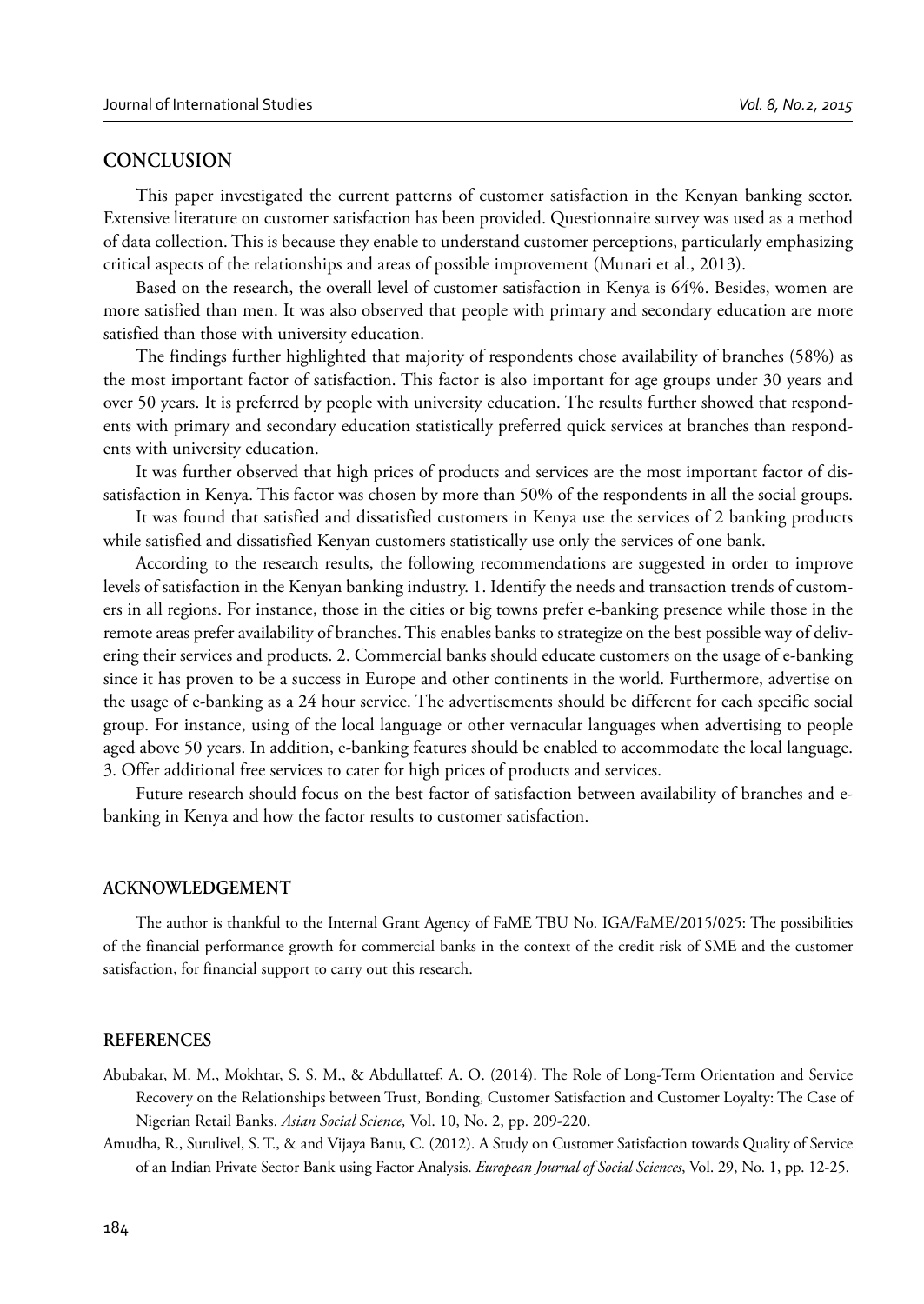- Anand, S. V. & M. Selvaraj, M. (2013). Evaluation of Service Quality and its Impact on Customer Satisfaction in Indian Banking Sector: A Comparative study using SERVPERF. *Life Science Journal,* Vol. 10, No. 1, pp. 3267-3274.
- Anderson, E. W., Fornell, C., & and Lehmann, D. R. (1994). Customer Satisfaction, Market Share, and Profitability: Findings from Sweden. *The Journal of Marketing,* Vol*.* 58, No. 3, pp. 53-66.
- Arbore, A. & Busacca, B. (2009). Customer Satisfaction and Dissatisfaction in Retail Banking: Exploring the Asymmetric Impact of Attribute Performances. *Journal of Retailing and Consumer Services,* Vol. 16, No. 4, pp. 271-280.
- Belás, J., Cipovová, E., & Demjan, V. (2014). Current trends in area of satisfaction of banks´ clients in the Czech Republic and Slovakia. *Transformation in Business & Economics,* Vol. 13, No 3(33), pp. 219-234.
- Belás, J., & Demjan, V. (2014). Satisfaction of bank customers. Case studies from the Czech Republic*. Actual problems of economics,* No. 12(162), 2014, pp. 315-323.
- Belás, J., Demjan, V., Holec, M., & Chochoľáková, A. (2014). The feelings of customers while communicating with the bank in the context of buying habits. Case study from the Czech Republic and Slovakia. *Proceedings of the 19th Annual International Conference on Macroeconomic Analysis and International Finance,* May 29.-31.5., Rethymno, Greece. Available at http://economics.soc.uoc.gr/macro/docs/Year/2014/papers/paper\_3\_133.pdf
- Bulmer, M. (2004). *Questionnaires*. SAGE Publications Limited, London.
- Chakrabarty, A. (2006). Barking up the Wrong Tree: Factors Influencing Customer Satisfaction in Retail Banking in the UK. *International Journal of Applied Marketing,* Vol. 1, No. 1, pp. 1-7.
- Ernst & Young. (2014). Winning through Customer Experience: EY Global Consumer Banking Survey 2014. Available at: http://www.ey.com/Publication/vwLUAssets/EY\_-\_Global\_Consumer\_Banking\_Survey\_2014/\$FILE/EY-Global-Consumer-Banking-Survey-2014.pdf (accessed on 10 December 2014)
- Fiordelisi, F. & Molyneux, P. (2007). Value Creation in Banking. *In EFA 2007 Ljubljana Meetings Paper.*
- Fonseca, J. R. (2014). E-Banking Culture: A Comparison of EU 27 Countries and Portuguese Case in the EU 27 Retail Banking context'. *Journal of Retailing and Consumer Services,* Vol. 21, No. 5, pp. 708-716.
- Fram, E. H. & McCarthy, M. S. (2011). Retaining Customer Satisfaction in Turbulent Times. *International Journal of Bank Marketing,* Vol. 29, No. 7, pp. 555-562.
- Gritti, P. & Foss, N. (2010). Customer Satisfaction and Competencies: An econometric Study of an Italian bank. *Applied Economics Letters,* Vol.17, No. 18, pp. 1811-1817.
- Gupta, A. & S. Dev, S. (2012). Client Satisfaction in Indian Banks: An Empirical Study. *Management Research Review,*  Vol. 35, No. 7, pp. 617-636.
- Hoq, M. Z. & Amin, M. (2010). The Role of Customer Satisfaction to enhance Customer Loyalty. *African Journal of Business Management,* Vol. 4, No. 12, pp. 2385-2392.
- Infotrak (2014). *The East African Banking Customer Satisfaction Survey Report.* Available at http://www.infotrakresearch. com/downloads/E.AFRICA%20INFOTRAK%20BANKING%20CSS%20BOILER%20NBK%281%29.pdf (accessed on 9 December 2014)
- Kanning, U. P. & N. Bergmann, N. (2009). Predictors of Customer Satisfaction: Testing the classical paradigms. Managing Service Quality. *An International Journal,* Vol.19, No. 4, pp. 377-390.
- Katwalo, A. M. & S. I. Muhanji, S. I. (2014). Critical Success Factors for the "Unbanked" Customers in Kenya. *International Journal of Bank Marketing,* Vol. 32, No. 2, pp. 88-103.
- Kaura, V. (2013). Antecedents of Customer Satisfaction: A study of Indian Public and Private sector banks. *International Journal of Bank Marketing,* Vol. 31, No. 3, pp.167-186.
- KPMG. (2013). Africa Banking Industry Customer Satisfaction Survey. Available at http://www.kpmg.com/CO/es/ IssuesAndInsights/ArticlesPublications/Documents/Africa\_Banking\_Industry\_Customer\_Satisfaction\_Survey-April2013.pdf (accessed on 10 December 2014).
- KPMG. (2014). Banking in Africa. Available at http://www.kpmg.com/ Africa/en/IssuesAndInsights/Articles-Publications/ General-Industries Publications/Documents/Banking%20in%20Africa.pdf (accessed on 11 December 2014)